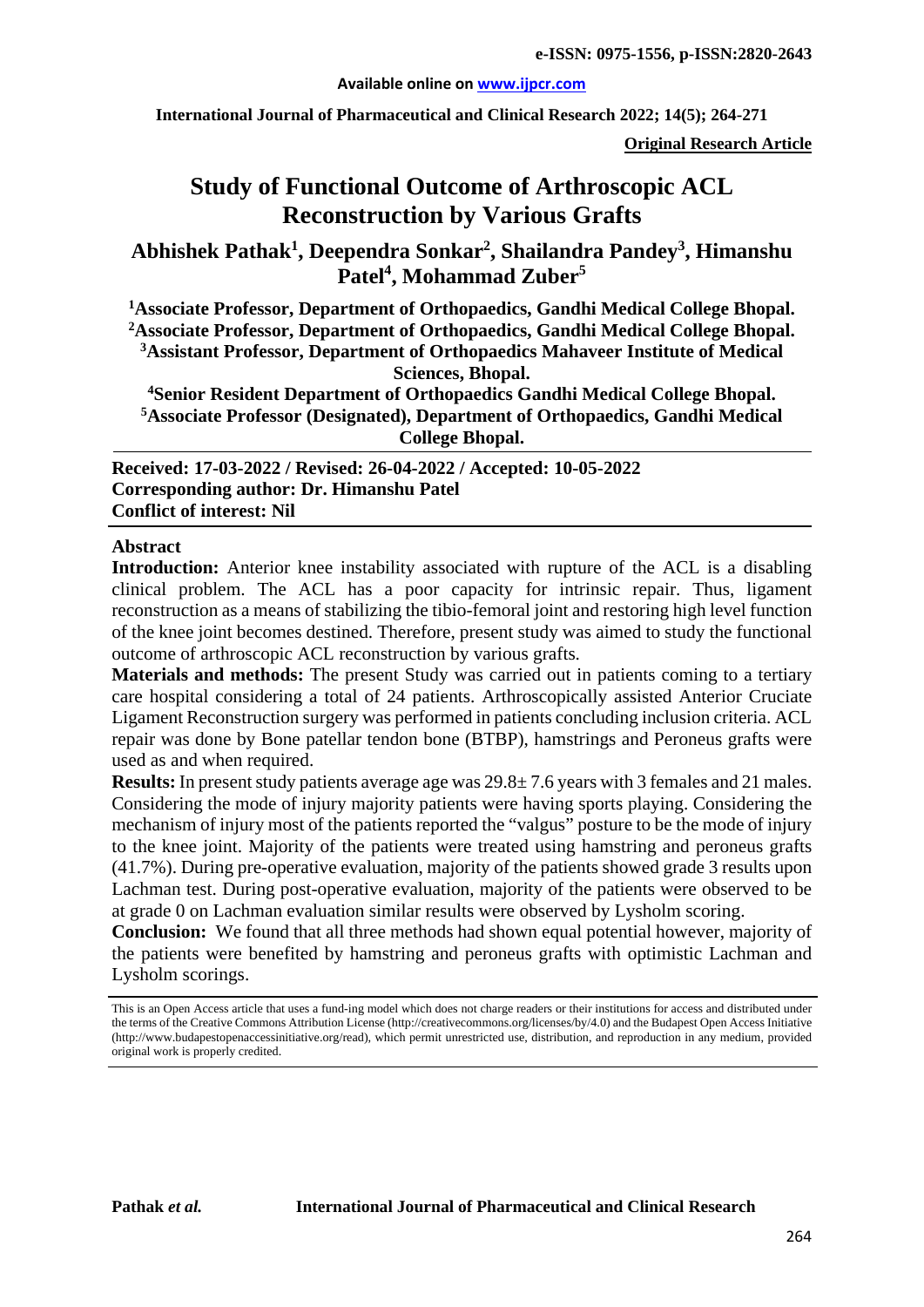# **Introduction**

Anterior Cruciate Ligament (ACL) injury is the most controversial ligamentous injury and has been studied extensively all over the world in the past 20yrs.The Anterior Cruciate Ligament is the weaker of the two cruciate ligaments and therefore may be it torn easier than the Posterior Cruciate Ligament. [1]

Anterior knee instability associated with rupture of the ACL is a disabling clinical problem. The ACL has a poor capacity for intrinsic repair. Thus, patients who have knee symptoms related to ACL deficiency, may consider ligament reconstruction as a means of stabilizing the tibio-femoral joint and restoring high level function of the knee joint. [2]

The need for surgical reconstruction of the ACL is justified by its anatomical characteristics. The branch of the genicular artery responsible for the vascularization of the ACL gives rise to terminal branches; this precludes potential repair of this ligament. Unfortunately, ligament reconstruction cannot recreate the anatomical, biological, biomechanical and neurophysiological properties of a native ACL. [3]

In 1954, the development of successful arthroscope brought new possibilities to the field of knee surgery. Since 1982, the Anterior Cruciate Ligament Reconstruction has often been performed arthroscopically. [4]

Arthroscopically assisted Anterior Cruciate Ligament Reconstruction has the advantage of being minimally invasive, accurate graft placement, less disturbance of normal tissue resulting in quicker recovery and rehabilitation, minimal hospital stay and very less infection rate.

Numerous authors have described successful reconstruction of the ACL with use of a donor autograft (patellar tendon, hamstring tendon or quadriceps tendon) and allograft (Achilles, patellar tendon, hamstring tendon or tibialis anterior) tendons. Anterior Cruciate Ligament Reconstruction has been attempted using Silver wire [5] Fascia lata [6] and Iliotibial band. Till date more than 400 different techniques have been described for Anterior Cruciate Ligament Reconstruction from open to arthroscopic technique [7]. The bone- patellar tendon- bone is the most commonly used graft in ACL reconstruction. However, concerns regarding problems with the extensor mechanism of the knee, loss of motion, patella infra, patellar fracture and the development of chronic anterior knee pain have promoted surgeons to seek.

Therefore, present study was aimed to study the functional outcome of arthroscopic ACL reconstruction by various grafts with the follow-up up to 6 months to evaluate improvements.

# **Material and methods:**

The present Study was carried out in patients coming to a tertiary care hospital of Bhopal city with having history of acute knee pain due to any knee pathology. Present study was a prospective observational hospital-based study considering a total of 24 patients coming to dept. Of Orthopaedics.

Age group greater than 18 years and either gender were considered for this study. After obtaining informed consent, demographic information was noted. An elaborate history was taken from all the patients which was followed by a thorough clinical evaluation, in which duration of symptoms, affected side, dominant knee, and range of movement was noted.

A thorough medical history, nature of complaints, symptoms, and signs were noted. In case of an injury being the cause of knee pain, cause of injury was also noted. Patients were subjected to X-ray, MRI and axial as initial investigation. On viewing, the X-ray and MRI next modality was decided.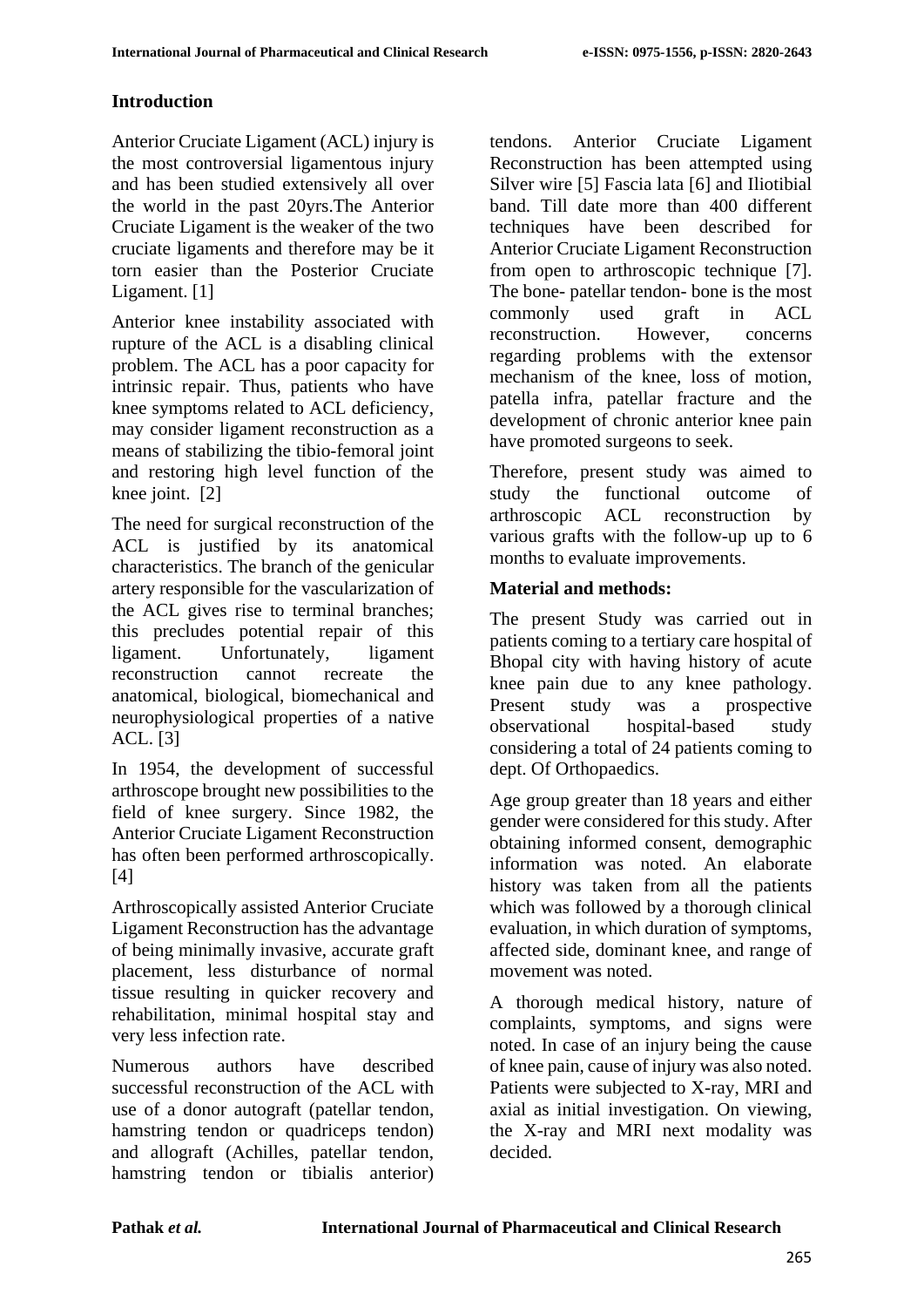# **Inclusion criteria:**

• All skeletally mature patients with anterior cruciate ligament tear confirmed by Lachman test with concomitant meniscal injury that required repair were included in the study, provided that they were permitted to undergo rehabilitation after Anterior Cruciate Ligament reconstruction involving full weight – bearing gait and unrestricted nonweight bearing range of motion.

### **Exclusion criteria:**

- Patients with Anterior Cruciate (ACL) Ligament avulsion injury.
- Anterior cruciate ligament tear with Concomitant posterior cruciate ligament, collateral ligament injuries requiring surgery or posterolateral corner injury.
- Anterior cruciate ligament tear associated with the bony injury around the knee.
- Patients undergoing revision anterior cruciate ligament reconstruction.

In the selected cases grafting of ACL repair was done by Bone patellar tendon bone (BTBP), hamstrings and Peroneus grafts were used as and when required as per appropriateness of the cases. Pre and postoperative effectiveness of the procedure was graded by standard tests and scoring systems.

#### **Statistical analysis**

The data analysis was performed using IBM SPSS ver. 20 software. Age and other quantitative data were expressed as mean and standard deviation whereas categorical data were expressed as numbers and percentages. Mean was compared using independent sample t test one way ANOVA. Categorical data was compared using the Chi-Square test. P-value of  $< 0.05$ was considered significant.

### **Results:**

The current study enrolled a total of 24 patients to study the functional outcome of arthroscopic ACL reconstruction by various grafts with the follow-up up to 6 months to evaluate improvements. In present study average age of the patients under consideration was  $29.8 \pm 7.6$  years with 3 females and 21 males were considered.

Considering the mode of injury majority of the patients were having history of accidents or long standing sports playing history details are depicted in table 1:

| Mode of Injury | Frequency | Percent  |
|----------------|-----------|----------|
| RTA            |           |          |
| <b>Sports</b>  |           |          |
| Total          |           | ' 1( ) - |

**Table 1: Distribution according to Mode of Injury**

Considering the mechanism of injury most of the patients reported the "valgus" posture to be the mode of injury to the knee joint. Whereas other mechanisms reported in the present study were hyperextension, locking of the knee joint, varus posture and internal rotation. External rotation of the knee joint happened to be the least common mechanism associated details are depicted in table 2:

| Table 2: Distribution according to Mechanism of injury |  |  |  |
|--------------------------------------------------------|--|--|--|
|--------------------------------------------------------|--|--|--|

| Mechanism of injury | Frequency | Percent |
|---------------------|-----------|---------|
| Hyperextension      |           | 16.67   |
| Locking             |           | 16.67   |
| /algus              |           |         |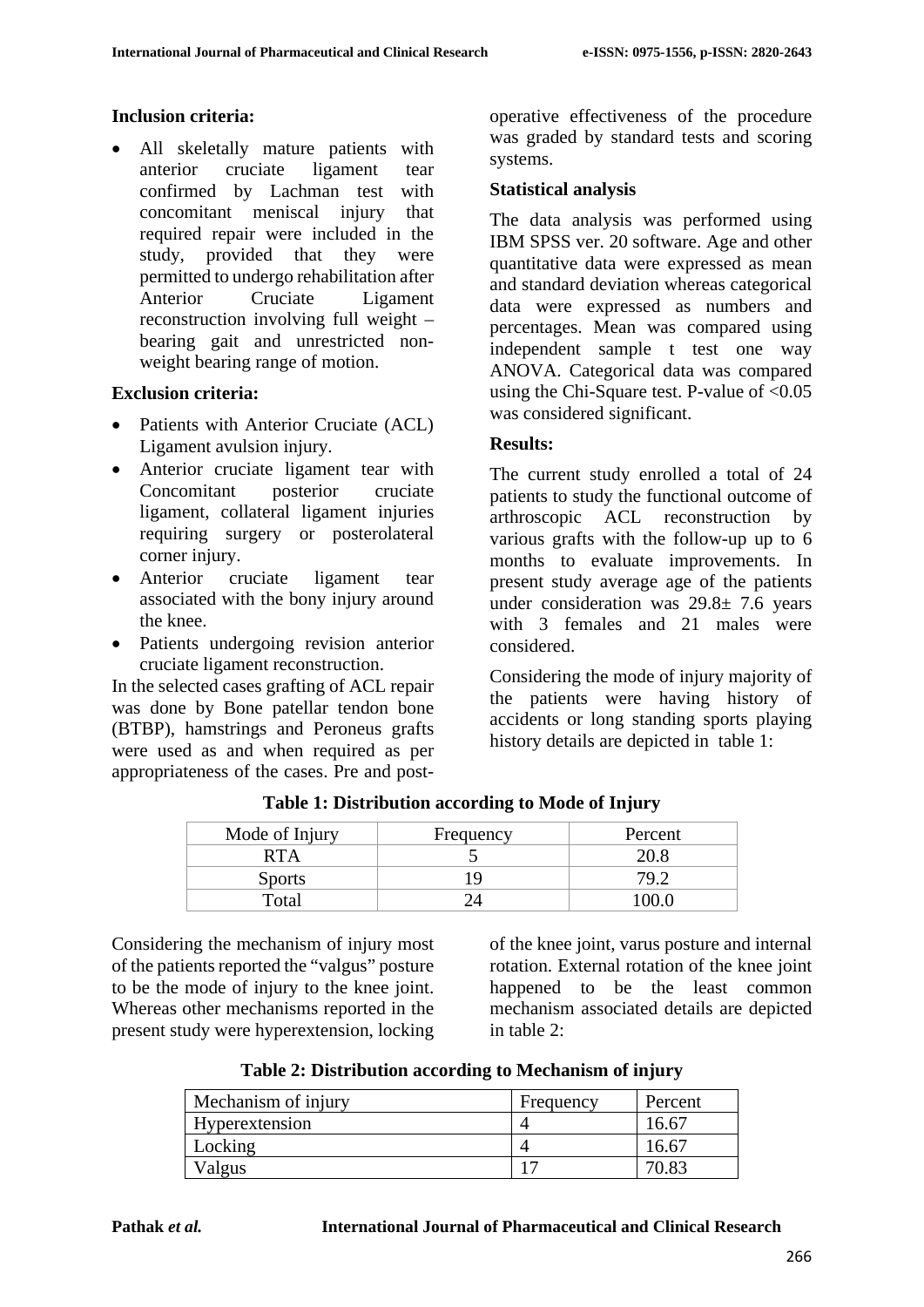| <b>External Rotation</b> | ັ | 12.50 |
|--------------------------|---|-------|
| Varus                    |   | 16.67 |
| <b>Internal Rotation</b> |   | 16.67 |

While considering the site of tenderness around the knee joint. Majority of the patients reported the tenderness around the whole knee. Lateral side knee joint tenderness was present in 29.2% of the patients. There was one patients who presented with the tenderness at the front of the knee joint as depicted in table 3:

| Tenderness           | Frequency | Percent |
|----------------------|-----------|---------|
| Back of the knee     | ◠         | 8.3     |
| Front of knee        |           | 4.2     |
| Lateral side of knee |           | 29.2    |
| Medial side          |           | 20.8    |
| Whole knee           | q         | 37.5    |
| Total                |           |         |

**Table 3: Distribution according to Tenderness**

When patients were operated grafting was done using various graft types. Majority of the patients were treated using hamstring and peroneus grafts (41.7%). 16.7% patients were treated with Bone patellar tendon bone (BPTB) graft as depicted in table 4:

|  | Table 4: Distribution according to Graft Type |  |  |
|--|-----------------------------------------------|--|--|
|--|-----------------------------------------------|--|--|

| <b>Graft Type</b> | Frequency | Percent |
|-------------------|-----------|---------|
| <b>BPTB</b>       |           | 16.1    |
| Hamstring         |           | 41.     |
| Peroneus          |           | 41.7    |
| Total             |           | 100.0   |

During pre-operative evaluation, majority of the patients showed grade 3 results upon Lachman test. Out of these 15 patients, 7 received hamstring graft, 5 received peroneus graft and 3 received BPTB graft. 9 patients showed grade 2 Lachman result. During post-operative evaluation, majority

of the patients were observed to be at grade 0 on Lachman evaluation.

Status of the patients depending upon Lachman evaluation is depicted in table 5and figure 1:

| Lachman |                    |                | Graft Type  |                |         | Total       |
|---------|--------------------|----------------|-------------|----------------|---------|-------------|
|         |                    |                | <b>BPTB</b> | Hamstring      | Peroneu |             |
|         |                    |                |             |                | S       |             |
| Pre- op | Grade2             | Count          |             | 3              | 5       | $\mathbf Q$ |
|         |                    | % Within Graft | 25.0%       | 30.0%          | 50.0%   | 37.5%       |
|         |                    | Type           |             |                |         |             |
|         | Grade3             | Count          | 3           | 7              | 5       | 15          |
|         |                    | % Within Graft | 75.0%       | 70.0%          | 50.0%   | 62.5%       |
|         |                    | Type           |             |                |         |             |
| Post-   | Grade <sub>0</sub> | Count          |             | 8              | 8       | 20          |
| op      |                    | % Within Graft | 100.0%      | 80.0%          | 80.0%   | 83.3%       |
|         |                    | Type           |             |                |         |             |
|         | Grade1             | Count          | 0           | $\overline{c}$ | 2       | 4           |

#### **Table 5: Comparing Lachman results with Graft Type**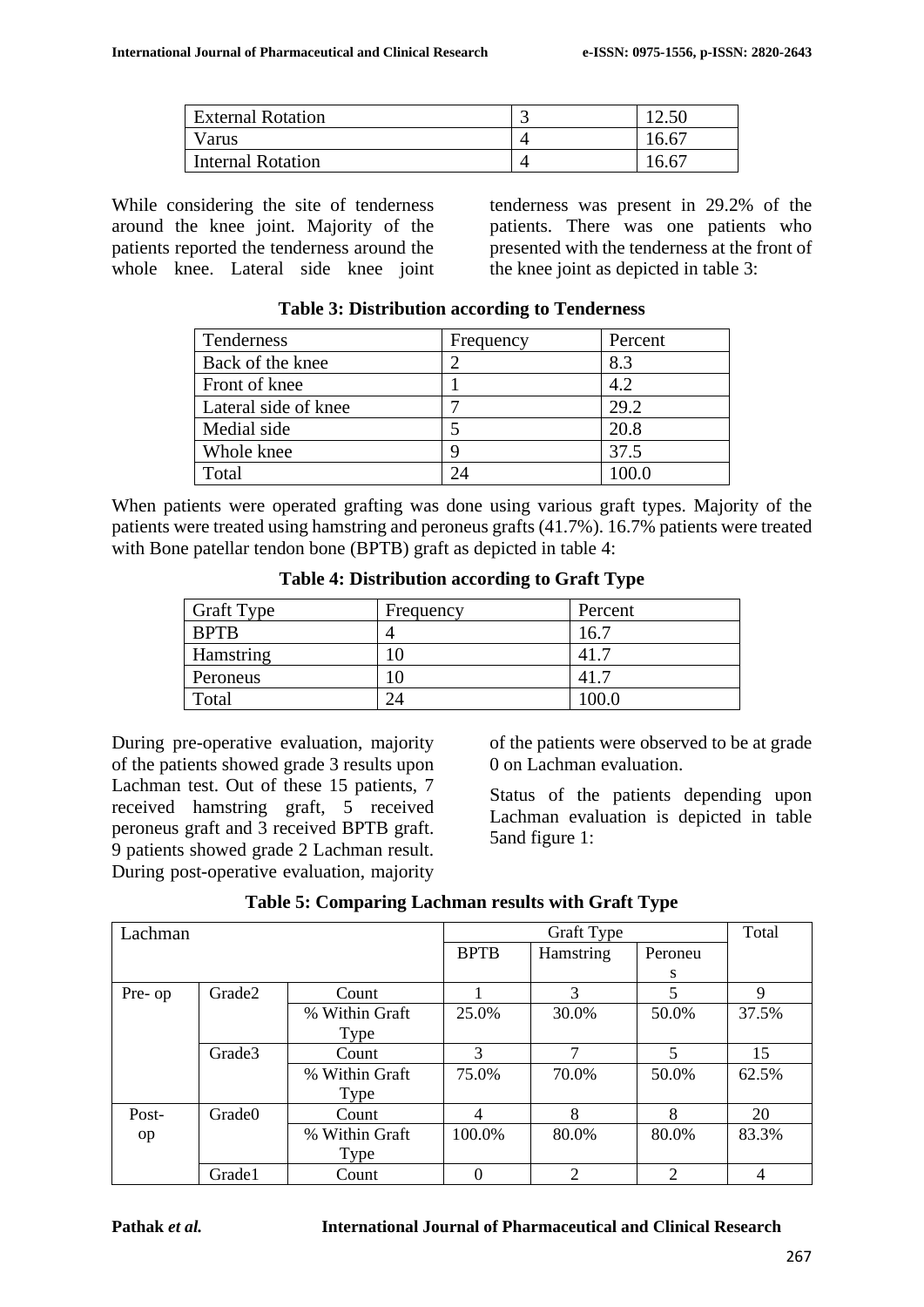



**Figure 1: Comparing Lachman results with Graft Type**

During preoperative evaluation, the mean Lysholm score in patients who received BPTB, Hamstring and peroneus grafts were 44, 38.8 and 32 respectively which mean score of 36.83. Whereas, after operation,

the same scores for these grafts were 84, 84.3 and 85 respectively with the means scoring of 84.54. This difference in all three types of graft was statistically significant as depicted in table 6

| <b>Graft Type</b> | Pre op |                       | Post op |                       | P value |
|-------------------|--------|-----------------------|---------|-----------------------|---------|
|                   | Mean   | <b>Std. Deviation</b> | Mean    | <b>Std. Deviation</b> |         |
| <b>BPTB</b>       | 44.00  | 10.033                | 84.00   | 11.431                | < 0.001 |
| Hamstring         | 38.80  | 8.929                 | 84.30   | 8.111                 | < 0.001 |
| Peroneus          | 32.00  | 9.226                 | 85.00   | 7.040                 | < 0.001 |
| Total             | 36.83  | 9.920                 | 84.54   | 7.896                 | < 0.001 |
| P value           | 0.083  |                       | 0.972   |                       |         |

**Table 6: Comparing Lysholm Score with graft types.**

#### **Discussion:**

Due to the increased occurrence of Road Traffic Accidents and increased number of persons participating in sports activities, the number of ACL reconstructions being done has been increased. Arthroscopic reconstruction of the injured ACL has

become the gold standard and is one of the most common procedures done in orthopaedics and thus it has been extensively studied and outcomes of ACL reconstruction have gained considerable attention.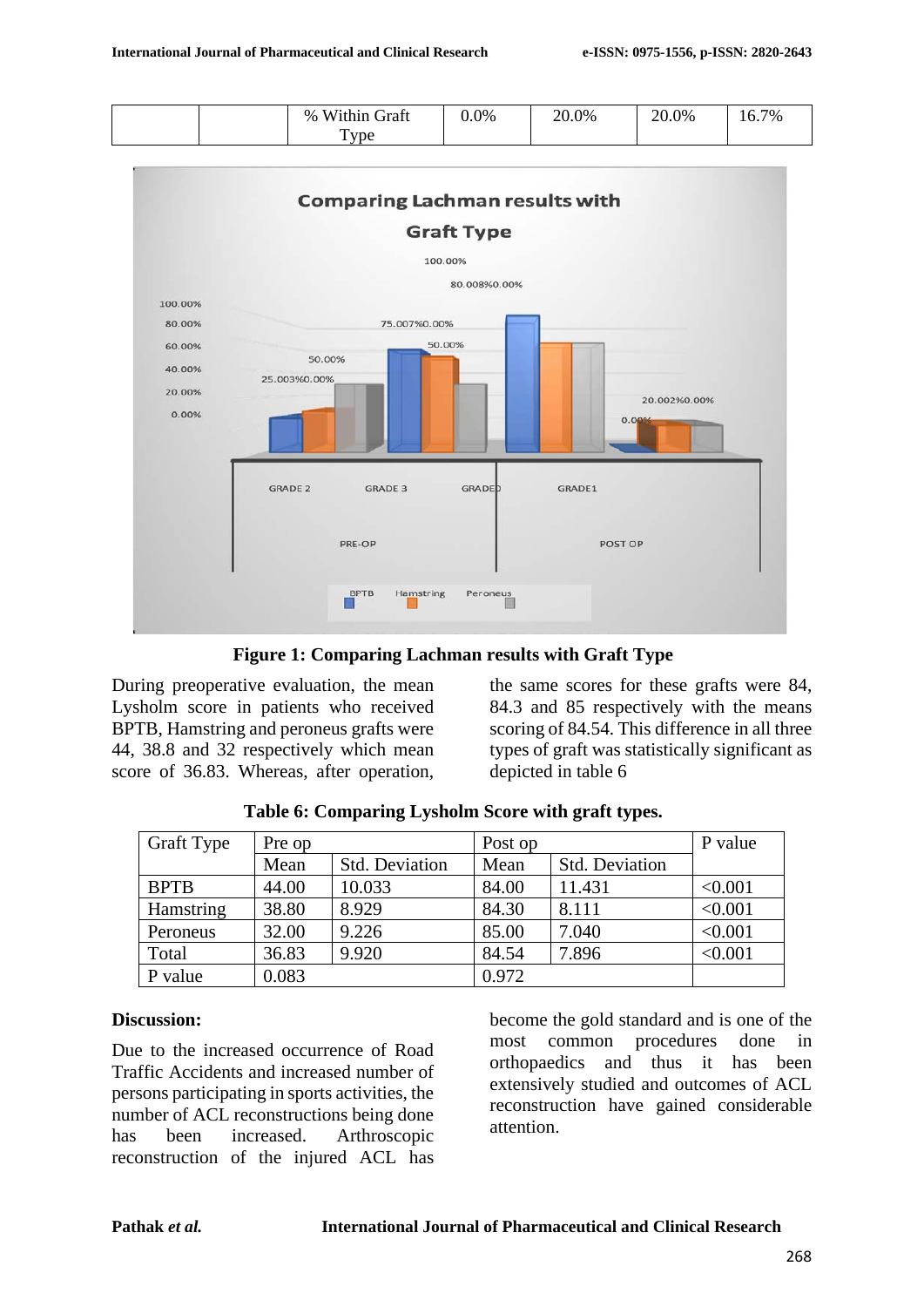The present study recruited a total of 24 patient with the history of knee injury and requirement of various grafts. In our study, the most common mode of injury was sports injuries followed by Road Traffic Accident injuries. Male predominance was found in our study. 87.5% patients were males and 12.5% were females. Most of the patients were in the age group of  $> 25$  years (54.2%). There was not much difference in lateralization of injury.

The choice of graft is a topic of great debate in recent years. The various options include bone patellar tendon bone graft, hamstring auto graft, quadriceps tendon, various synthetic grafts and allograft.

Among these, the most commonly used are the Bone patellar tendon bone graft and hamstring graft. The advantages of Bone patellar tendon bone graft include high ultimate tensile load (approximately 2300 N) and a rigid fixation due to its bony ends.

ACL reconstruction is a commonly performed procedure. However, bonepatellar tendon-bone complex, hamstring tendon auto grafts, and allografts are commonly used as the graft sources, which graft is the most suitable has still been controversial. The BPTB graft is considered as a gold standard for ACL reconstruction because of its strength, consistency of the size of the graft, ease of harvesting and most importantly because of bone to bone healing within the tibial and femoral tunnel. 8

Complications of bone patella tendon bone graft include patellar tendon rupture, patellar/tibial fracture, quadriceps weakness, loss of full extension, anterior knee pain, difficulty in kneeling and numbness due to injury to the infra-patellar branch of saphenous nerve. Hence it is to be avoided in patients whose occupation or lifestyle requires frequent kneeling [9]. The hamstring tendon grafts have greater mechanical strength than a bone-patellar tendon-bone graft.[10]

D.W Lewis et al. in their study on incidence of meniscal injuries at the time of ACL reconstruction found that 58% of patients had meniscal injuries and that medial meniscus was most commonly injured. They also concluded that meniscal repair or resection did not alter the final outcome. [11]

Average duration of follow-up of the present study was 18 months with a minimum follow-up period 7 months and maximum follow-up period was 27 months. Average duration of follow-up of D Choudhary et al. [12] was 12 months and that of Jomha et al. [13] was 84 months, Railey et al. [14] was 24 months, Mahir et al [15]. was 18 months and Ashok Kumar [16] et al. 2016 was 17 months. The average Lysholm score at the end of the study of D Choudhary et al. was 92, Jomha et al. was 94, Railey et al. was 91, Mahir et al. was 93.5, Ashok Kumar et al.2016 was 90 and in our study average Lysholm score at last followup was 84.54 which was comparable with the above studies.

One of the primary goals of ACL reconstruction is to restore knee laxity and provide the patient with a stable knee without giving-way episodes to promote long-term knee health. The manual Lachman [17] test has been regarded as the gold standard in terms of evaluations of AP knee laxity. [18] Because of the subjective nature of the manual Lachman test, instrumented measurement systems, such as the KT-1000 arthrometer, were developed. We observed that during preoperative evaluation, majority of the patients showed grade 3 results upon Lachman test. Out of these 15 patients, 7 received hamstring graft, 5 received peroneus graft and 3 received BPTB graft. 9 patients showed grade 2 Lachman result. During post-operative evaluation, majority of the patients were observed to be at grade 0 on Lachman evaluation.

The final outcome of the various grafts applied to the patients recruited in the present study. 59.3% of the patients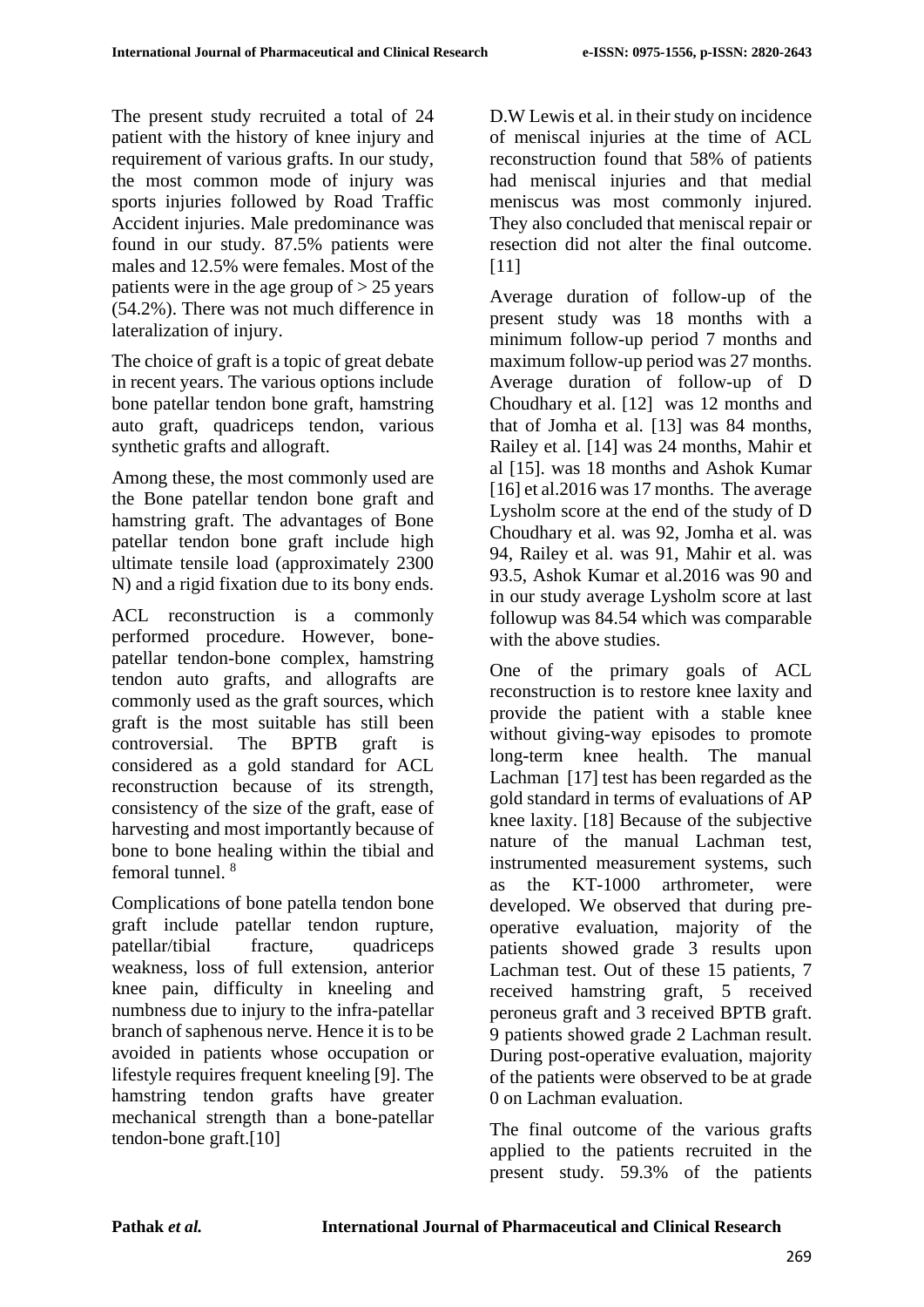reported the surgical outcome to be good. 16.7% patients obtained fairly good outcome. There were 3 patients whose surgical outcome was observed to be poor. We observed the best outcomes with peroneus grafts.

# **Conclusion:**

We found that all the three methods had shown equal potential in present study however, majority of the patients were treated using hamstring and peroneus grafts and less with BPTB graft. Majority of the patients who turned out to be grade 0 after the operation. Similar pattern were observed during post-operative evaluation, where majority of the patients were observed to be at grade 0 on Lachman evaluation.

Majority of the patients showed pivotal shift of grade 2 severity during preoperative evaluation. During pre op evaluation, the mean Lysholm score in patients who received BPTB, Hamstring and peroneus grafts were 44, 38.8 and 32 respectively which mean score of 36.83. Whereas, after operation, the same scores for these grafts were 84, 84.3 and 85 respectively with the means scoring of 84.54. This difference in all three types of graft was statistically significant.

### **References:**

- 1. Moore KL. The Knee Joint In: Clinically oriented anatomy. 2nd ed. Williams & Wilkins 1985:523-41.
- 2. Siebold R. Observations on bone tunnel enlargement after doublebundleanterior cruciate ligament reconstruction. Arthroscopy. 2007; 23:291–298.
- 3. Zhang X, Wu C, Jiang G, Woo SL. The effects of geometry and fiber bundleorientation on the finite element modeling of the anterior cruciate ligament. Conf Proc IEEE Eng Med Biol Soc. 2008:899–902.
- 4. Dandy DJ, Jonathan LH. Anterior Cruciate Ligament reconstruction. J

Bone Joint Surg 80-B (2) March 1998:189-90.

- 5. Corner EM. The exploration of the knee joint: with some illustrative cases. Br J Surg 1914;2:p.191–204.
- 6. Hey-Groves EW. The crucial ligaments of the knee joint: Their function, rupture and the operative treatment of the same. Br J surg 1920;7:505–15.
- 7. Strobel MJ, editor. Anterior cruciate ligament. In: Textbook of manual of arthroscopic surgery. 1st ed. Heidelberg Berlin; Springer-Verlag 1998:p.67- 9.
- 8. Hospodar SJ, Miller MD: Controversies in ACL reconstruction: bone patellar tendon-bone anterior cruciate ligament reconstruction remains gold standard. Sports Med Arthrosc. 2009;17(4):242- 6.
- 9. Poehling-Monaghan KL, Salem H, Ross KE, Secrist E, Ciccotti MC, et al. Long-Term Outcomes in Anterior Cruciate Ligament Reconstruction: A Systematic Review of Patellar Tendon Versus Hamstring Autografts. Orthop J Sports Med. 2017;5(6):2325967117709735.

10. Chee MY, Chen Y, Pearce CJ, Murphy

- DP, Krishna L, Hui JH, et al. Outcome of Patellar Tendon Versus 4-Strand Hamstring Tendon Autografts for Anterior Cruciate Ligament Reconstruction: A Systematic Review and Meta-analysis of Prospective Randomized Trials. Arthroscopy. 2017;33(2):450- 63.
- 11. Kartus J, Movin T, Karlsson J. Donorsite morbidity and anterior knee problems after anterior cruciate ligament reconstruction using autografts. Arthroscopy. 2001;17:971- 80
- 12. Chaudary, D., Monga, P., Joshi, D., Easwaran, J., Bhatia, N., Singh, A. Arthroscopic reconstruction of the anterior cruciate ligament using bone– patellar tendon–bone autograft. Experience of the first 100 cases. J Orth Surg. 2005;13:147–152